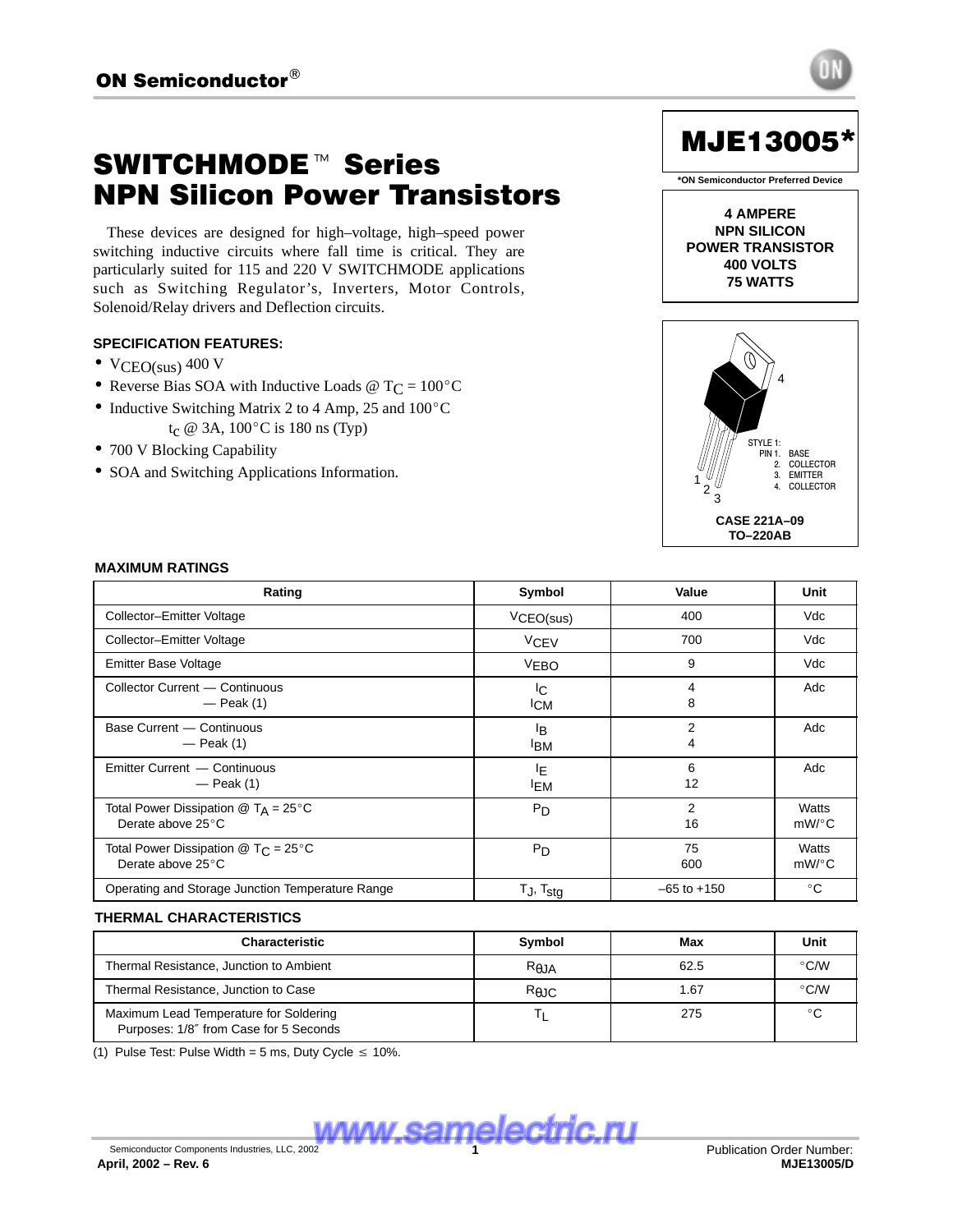#### ⊑I ⊑I I MII AT I WANMATI I WAI NI NI NI NI A II A II WA IIINIAAA AMAMINIAA MAMANI III III III III III III III I

|                                                                                                                                                                                                         | <b>Characteristic</b>                                                     | Symbol           | Min                      | <b>Typ</b>                                | Max                      | Unit          |  |
|---------------------------------------------------------------------------------------------------------------------------------------------------------------------------------------------------------|---------------------------------------------------------------------------|------------------|--------------------------|-------------------------------------------|--------------------------|---------------|--|
| *OFF CHARACTERISTICS                                                                                                                                                                                    |                                                                           |                  |                          |                                           |                          |               |  |
| Collector-Emitter Sustaining Voltage<br>$(lC = 10$ mA, $lB = 0)$                                                                                                                                        |                                                                           | VCEO(sus)        | 400                      |                                           |                          | Vdc           |  |
| <b>Collector Cutoff Current</b><br>$(V_{CEV} =$ Rated Value, $V_{BE(off)} = 1.5$ Vdc)                                                                                                                   | ( $VCEV$ = Rated Value, $VBE(off)$ = 1.5 Vdc, T <sub>C</sub> = 100°C)     | <b>ICEV</b>      | —                        | —                                         | $\mathbf 1$<br>5         | mAdc          |  |
| <b>Emitter Cutoff Current</b><br>$(VEB = 9$ Vdc, $IC = 0)$                                                                                                                                              |                                                                           | <b>IEBO</b>      | $\overline{\phantom{0}}$ | —                                         | $\mathbf{1}$             | mAdc          |  |
| <b>SECOND BREAKDOWN</b>                                                                                                                                                                                 |                                                                           |                  |                          |                                           |                          |               |  |
|                                                                                                                                                                                                         | Second Breakdown Collector Current with base forward biased               | $I_{S/b}$        |                          |                                           | See Figure 11            |               |  |
|                                                                                                                                                                                                         | Clamped Inductive SOA with Base Reverse Biased                            | <b>RBSOA</b>     |                          | See Figure 12                             |                          |               |  |
| *ON CHARACTERISTICS                                                                                                                                                                                     |                                                                           |                  |                          |                                           |                          |               |  |
| DC Current Gain<br>$(I_C = 1$ Adc, $V_{CE} = 5$ Vdc)<br>$(IC = 2$ Adc, $VCE = 5$ Vdc)                                                                                                                   |                                                                           | hFE              | 10<br>8                  | —                                         | 60<br>40                 |               |  |
| Collector-Emitter Saturation Voltage<br>$(I_C = 1$ Adc, $I_B = 0.2$ Adc)<br>$(I_C = 2$ Adc, $I_B = 0.5$ Adc)<br>$(IC = 4$ Adc, $IB = 1$ Adc)<br>$(I_C = 2$ Adc, $I_B = 0.5$ Adc, $T_C = 100^{\circ}$ C) | VCE(sat)                                                                  | --<br>—<br>-     | -<br>-                   | 0.5<br>0.6<br>$\mathbf 1$<br>$\mathbf{1}$ | Vdc                      |               |  |
| Base-Emitter Saturation Voltage<br>$(I_C = 1$ Adc, $I_B = 0.2$ Adc)<br>$(I_C = 2$ Adc, $I_B = 0.5$ Adc)<br>$(I_C = 2$ Adc, $I_B = 0.5$ Adc, $T_C = 100^{\circ}$ C)                                      |                                                                           | $V_{BE(sat)}$    | -<br>--                  | —                                         | 1.2<br>1.6<br>1.5        | Vdc           |  |
| <b>DYNAMIC CHARACTERISTICS</b>                                                                                                                                                                          |                                                                           |                  |                          |                                           |                          |               |  |
| Current-Gain - Bandwidth Product<br>$(I_C = 500 \text{ m}$ Adc, $V_{CE} = 10 \text{ Vdc}$ , f = 1 MHz)                                                                                                  |                                                                           | fτ               | 4                        | —                                         | —                        | <b>MHz</b>    |  |
| <b>Output Capacitance</b><br>$(VCB = 10$ Vdc, $I_E = 0$ , $f = 0.1$ MHz)                                                                                                                                |                                                                           | $C_{ob}$         |                          | 65                                        | $\overline{\phantom{0}}$ | pF            |  |
| <b>SWITCHING CHARACTERISTICS</b>                                                                                                                                                                        |                                                                           |                  |                          |                                           |                          |               |  |
| <b>Resistive Load (Table 2)</b>                                                                                                                                                                         |                                                                           |                  |                          |                                           |                          |               |  |
| Delay Time                                                                                                                                                                                              |                                                                           | $t_{d}$          |                          | 0.025                                     | 0.1                      | $\mu\text{s}$ |  |
| Rise Time                                                                                                                                                                                               | $(V_{CC} = 125$ Vdc, $I_C = 2$ A,                                         | $t_{\mathsf{r}}$ | $\qquad \qquad$          | 0.3                                       | 0.7                      | μs            |  |
| Storage Time                                                                                                                                                                                            | $I_{B1} = I_{B2} = 0.4$ A, $t_p = 25$ $\mu$ s,<br>Duty Cycle $\leq 1\%$ ) | ts               | $\overline{\phantom{m}}$ | 1.7                                       | 4                        | μs            |  |
| Fall Time                                                                                                                                                                                               |                                                                           | tf               | —                        | 0.4                                       | 0.9                      | μs            |  |
| Inductive Load, Clamped (Table 2, Figure 13)                                                                                                                                                            |                                                                           |                  |                          |                                           |                          |               |  |
| Voltage Storage Time                                                                                                                                                                                    |                                                                           | $t_{SV}$         | $\overline{\phantom{m}}$ | 0.9                                       | 4                        | μs            |  |
|                                                                                                                                                                                                         | $(I_C = 2 A, V_{clamp} = 300 Vdc,$                                        |                  | $\qquad \qquad$          | 0.32                                      |                          |               |  |
| Crossover Time                                                                                                                                                                                          | $I_{B1} = 0.4$ A, $V_{BE(off)} = 5$ Vdc, T <sub>C</sub> = 100°C)          | $t_{\rm C}$      |                          |                                           | 0.9                      | μs            |  |

www.samelectric.ru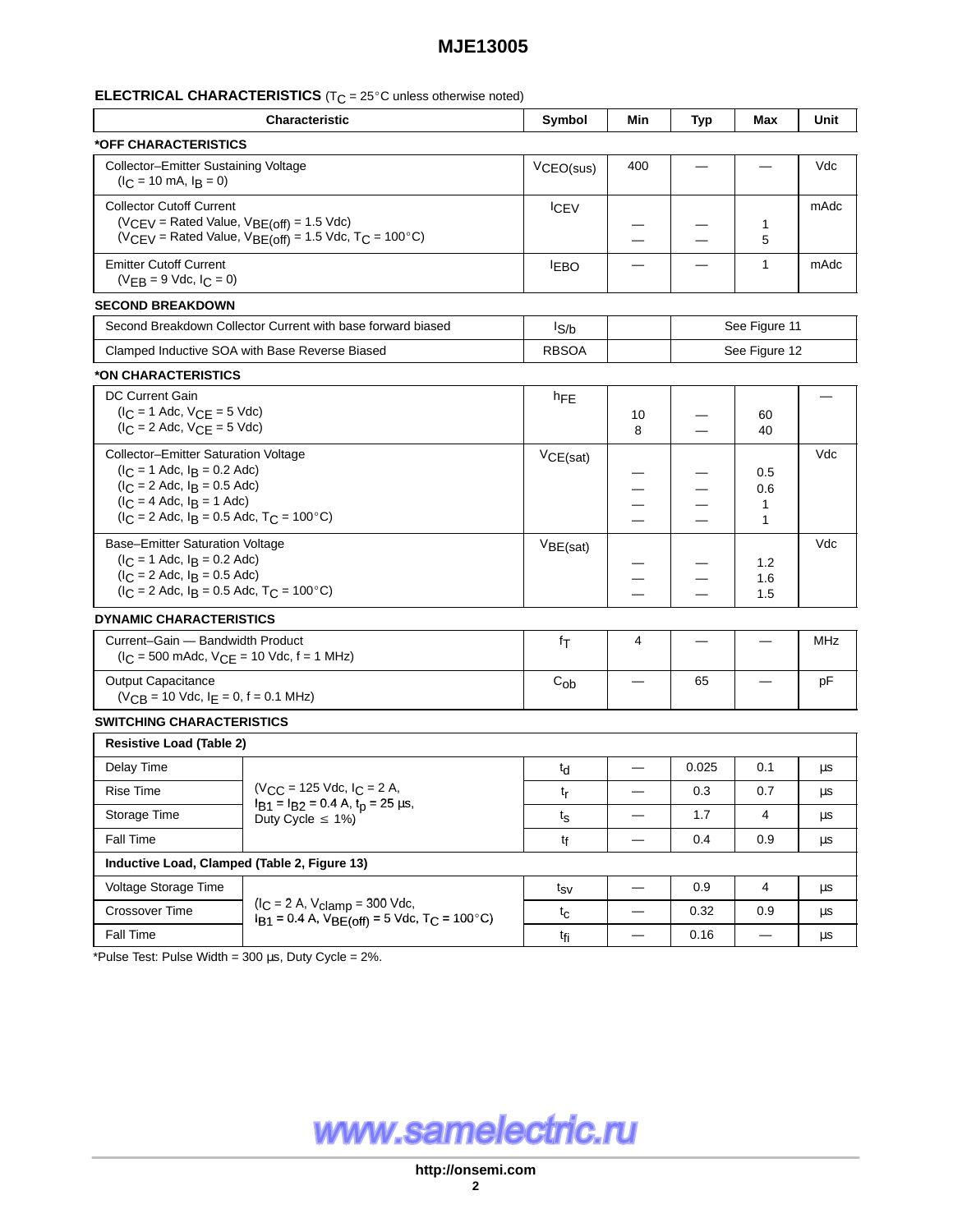

www.samelectric.ru

**http://onsemi.com**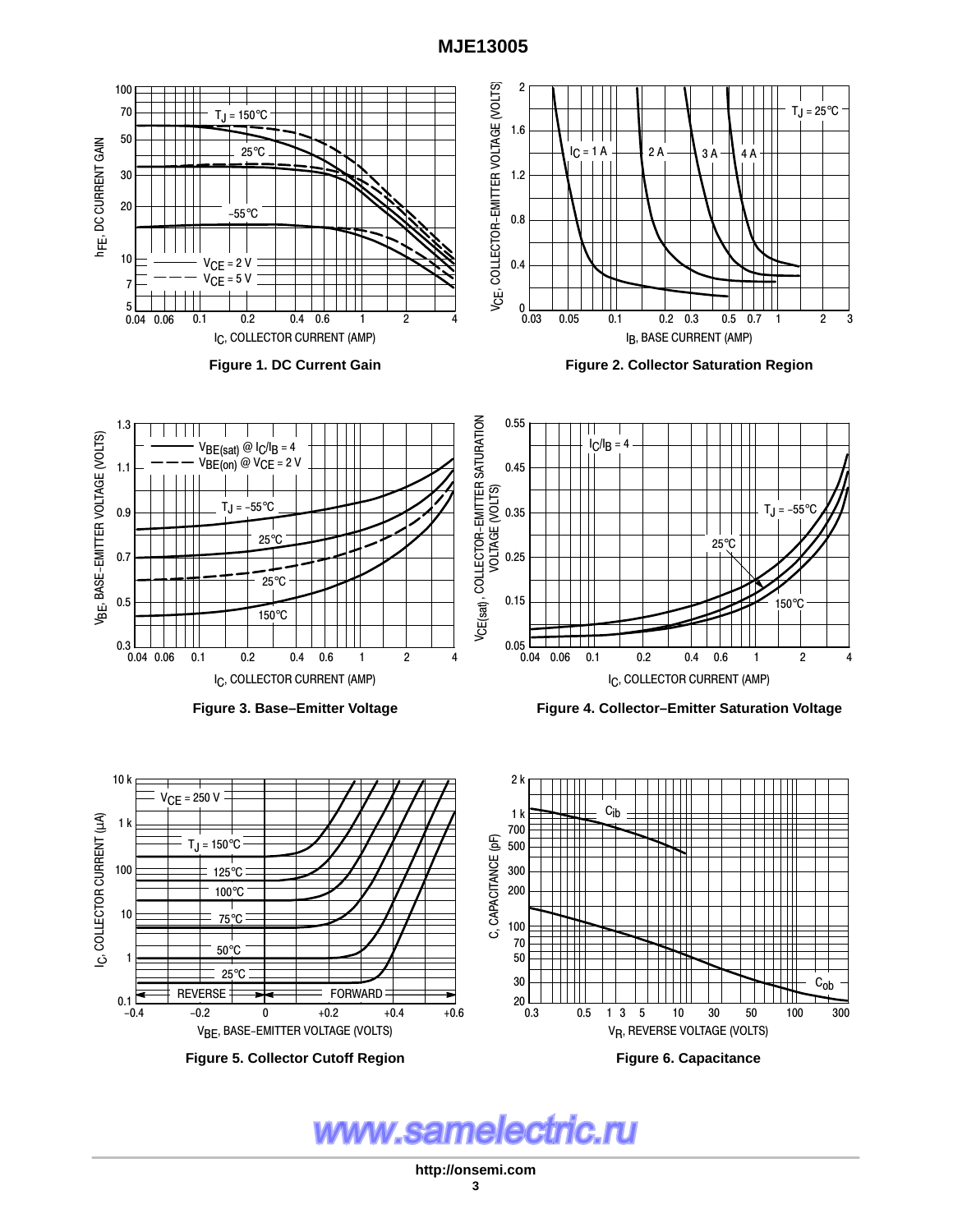

**Figure 7. Inductive Switching Measurements**

**Table 1. Typical Inductive Switching Performance**

| ΙC<br><b>AMP</b> | Тc<br>$^{\circ}$ C | t <sub>SV</sub><br>ns | trv<br>ns | t <sub>fi</sub><br>ns | t <sub>ti</sub><br>ns | $t_c$<br>ns | The changed portion of the maderite switching<br>waveforms is shown in Figure 7 to aid in the visual identity<br>of these terms. |
|------------------|--------------------|-----------------------|-----------|-----------------------|-----------------------|-------------|----------------------------------------------------------------------------------------------------------------------------------|
| $\overline{2}$   | 25<br>100          | 600<br>900            | 70<br>110 | 100<br>240            | 80<br>130             | 180<br>320  | For the designer, there is minimal switching loss during<br>storage time and the predominant switching power losses              |
| 3                | 25<br>100          | 650<br>950            | 60<br>100 | 140<br>330            | 60<br>100             | 200<br>350  | occur during the crossover interval and can be obtained<br>using the standard equation from AN-222:                              |
| 4                | 25<br>100          | 550<br>850            | 70<br>110 | 160<br>350            | 100<br>160            | 220<br>390  | $PSWT = 1/2$ $VCLC(t_c)$ f<br>In general, $t_{rv} + t_{fi} \approx t_c$ . However, at lower test currents                        |

NOTE: All Data recorded in the inductive Switching Circuit In Table 2.  $\Delta_{\alpha}$  is common with most switching

## **SWITCHING TIMES NOTE**

In resistive switching circuits, rise, fall, and storage times have been defined and apply to both current and voltage waveforms since they are in phase. However, for inductive loads which are common to SWITCHMODE power supplies and hammer drivers, current and voltage waveforms are not in phase. Therefore, separate measurements must be made on each waveform to determine the total switching time. For this reason, the following new terms have been defined.

 $t_{SV}$  = Voltage Storage Time, 90% IB1 to 10% V<sub>clamp</sub>

 $t_{rv}$  = Voltage Rise Time, 10–90% V<sub>clamp</sub>

 $t_{fi}$  = Current Fall Time, 90–10% I<sub>C</sub>

 $t_{ti}$  = Current Tail, 10–2% I<sub>C</sub>

 $t_c$  = Crossover Time, 10% V<sub>clamp</sub> to 10% I<sub>C</sub>

 $\begin{array}{c|c|c|c|c|c|c|c|c} \n\text{tr}\n\hline\n\text{tr}\n\text{ns} & \text{tr}\n\text{ns} & \text{ns} & \text{ns} & \text{ns} & \text{ns} & \text{ns} & \text{ns} & \text{ns} & \text{ns} & \text{ns} & \text{ns} & \text{ns} & \text{ns} & \text{ns} & \text{ns} & \text{ns} & \text{ns} & \text{ns} & \text{ns} & \text{ns} & \text{ns} & \text{ns} & \text{ns} & \text{ns} & \text{ns} & \text{ns} & \text{ns} & \text{ns}$ An enlarged portion of the inductive switching

$$
P_{SWT} = 1/2 \, V_{CC}l_{C}(t_{c})f
$$

 $\frac{1}{2}$  this relationship may not be valid.

As is common with most switching transistors, resistive switching is specified at 25°C and has become a benchmark for designers. However, for designers of high frequency converter circuits, the user oriented specifications which make this a "SWITCHMODE" transistor are the inductive switching speeds ( $t_c$  and  $t_{sV}$ ) which are guaranteed at 100 $^{\circ}$ C.

# **RESISTIVE SWITCHING PERFORMANCE**



**Figure 8. Turn–On Time**



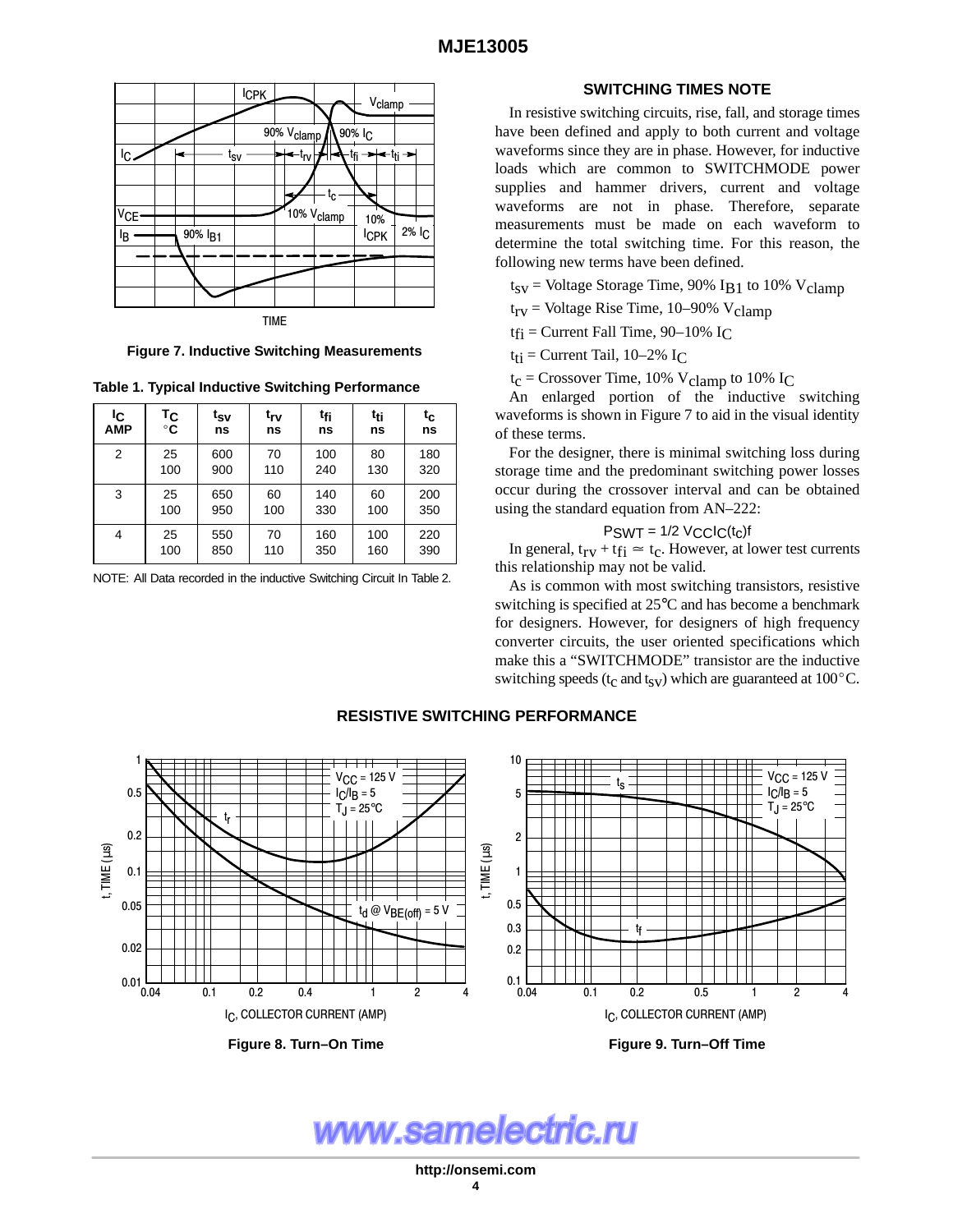

#### **Table 2. Test Conditions for Dynamic Performance**



**Figure 10. Typical Thermal Response [Z**θ**JC(t)]**

www.samelectric.ru

**http://onsemi.com**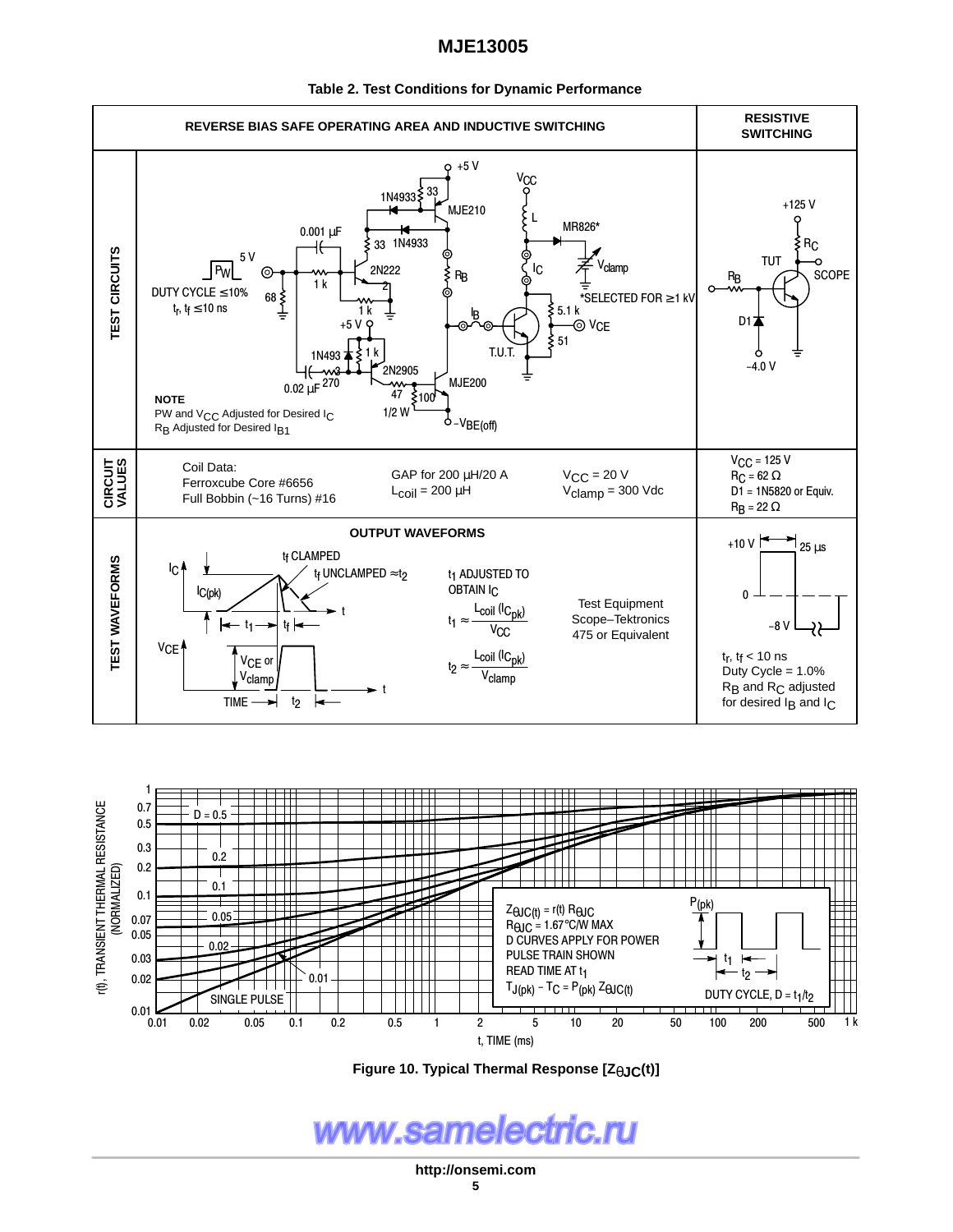## **SAFE OPERATING AREA INFORMATION**

**The Safe Operating Area Figures 11 and 12 are specified ratings for these devices under the test conditions shown.**



#### **FORWARD BIAS**

There are two limitations on the power handling ability of a transistor: average junction temperature and second breakdown. Safe operating area curves indicate  $I_C - V_{CE}$ limits of the transistor that must be observed for reliable operation; i.e., the transistor must not be subjected to greater dissipation than the curves indicate.

The data of Figure 11 is based on  $TC = 25^{\circ}C$ ;  $TJ(pk)$  is variable depending on power level. Second breakdown pulse limits are valid for duty cycles to 10% but must be derated when  $T_C \geq 25^{\circ}$ C. Second breakdown limitations do not derate the same as thermal limitations. Allowable current at the voltages shown on Figure 11 may be found at any case temperature by using the appropriate curve on Figure 13.

 $T_{\rm J(nk)}$  may be calculated from the data in Figure 10. At high case temperatures, thermal limitations will reduce the power that can be handled to values less than the limitations imposed by second breakdown.



**Figure 11. Forward Bias Safe Operating Area Figure 12. Reverse Bias Switching Safe Operating Area**

#### **REVERSE BIAS**

For inductive loads, high voltage and high current must be sustained simultaneously during turn–off, in most cases, with the base to emitter junction reverse biased. Under these conditions the collector voltage must be held to a safe level at or below a specific value of collector current. This can be accomplished by several means such as active clamping, RC snubbing, load line shaping, etc. The safe level for these devices is specified as Reverse Bias Safe Operating Area and represents the voltage–current conditions during reverse biased turn–off. This rating is verified under clamped conditions so that the device is never subjected to an avalanche mode. Figure 12 gives the complete RBSOA characteristics.



**http://onsemi.com**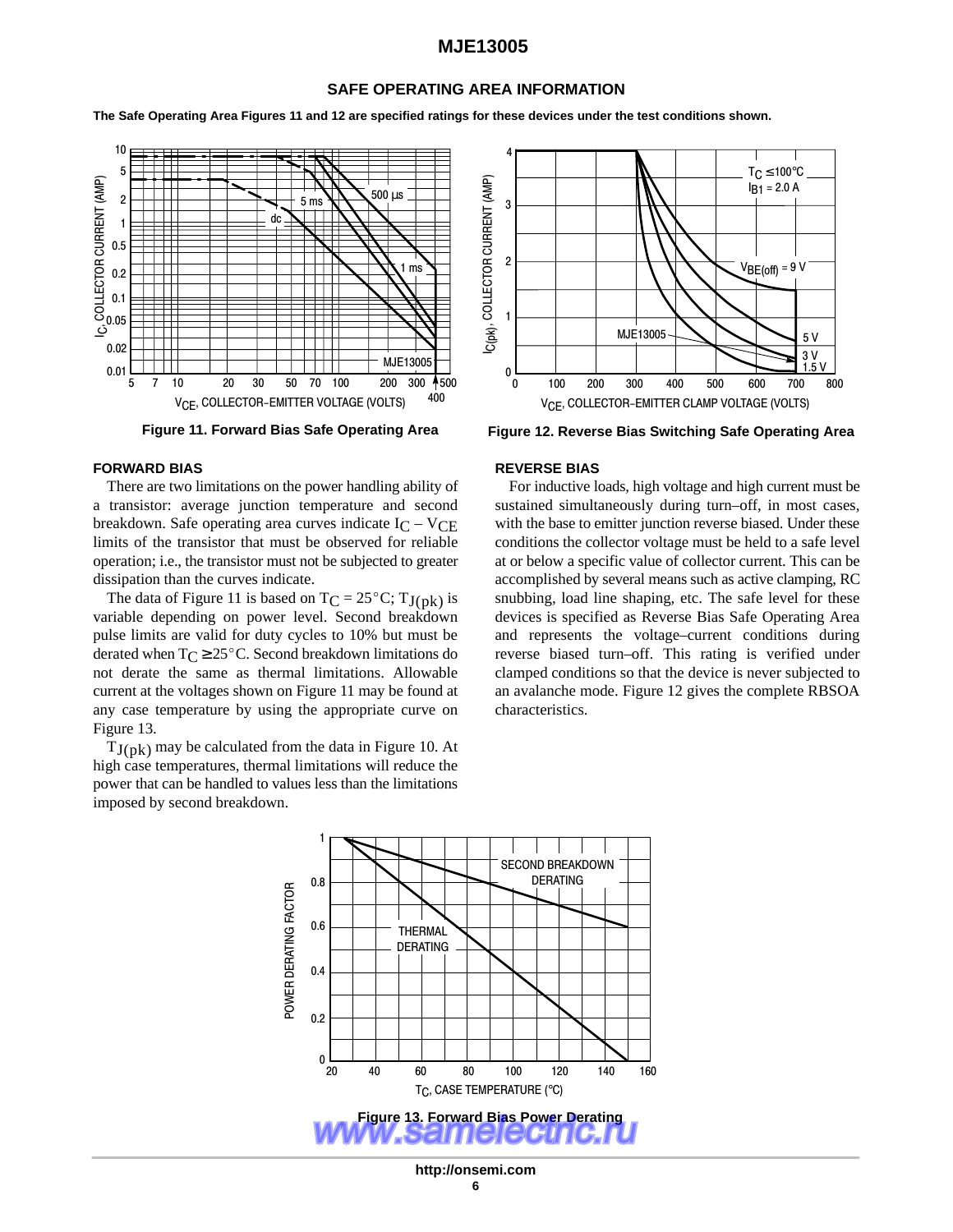# **PACKAGE DIMENSIONS**

#### **CASE 221A–09 ISSUE AA TO–220AB**







| NOTES: |                                   |
|--------|-----------------------------------|
|        | 1. DIMENSIONING AND TOLERANCING F |

1. DIMENSIONING AND TOLERANCING PER ANSI<br>2. CONTROLLING DIMENSION: INCH.<br>2. CONTROLLING DIMENSION: INCH.<br>3. DIMENSION Z DEFINES A ZONE WHERE ALL<br>BODY AND LEAD IRREGULARITIES ARE<br>ALLOWED.

|            |       | <b>INCHES</b> | <b>MILLIMETERS</b> |            |  |
|------------|-------|---------------|--------------------|------------|--|
| <b>DIM</b> | MIN   | MAX           | MIN                | <b>MAX</b> |  |
| A          | 0.570 | 0.620         | 14.48              | 15.75      |  |
| в          | 0.380 | 0.405         | 9.66               | 10.28      |  |
| C          | 0.160 | 0.190         | 4.07               | 4.82       |  |
| D          | 0.025 | 0.035         | 0.64               | 0.88       |  |
| F          | 0.142 | 0.147         | 3.61               | 3.73       |  |
| G          | 0.095 | 0.105         | 2.42               | 2.66       |  |
| н          | 0.110 | 0.155         | 2.80               | 3.93       |  |
| J          | 0.018 | 0.025         | 0.46               | 0.64       |  |
| K          | 0.500 | 0.562         | 12.70              | 14.27      |  |
| L          | 0.045 | 0.060         | 1.15               | 1.52       |  |
| N          | 0.190 | 0.210         | 4.83               | 5.33       |  |
| Q          | 0.100 | 0.120         | 2.54               | 3.04       |  |
| R          | 0.080 | 0.110         | 2.04               | 2.79       |  |
| s          | 0.045 | 0.055         | 1.15               | 1.39       |  |
| т          | 0.235 | 0.255         | 5.97               | 6.47       |  |
| U          | 0.000 | 0.050         | 0.00               | 1.27       |  |
| V          | 0.045 |               | 1.15               |            |  |
| Z          |       | 0.080         |                    | 2.04       |  |